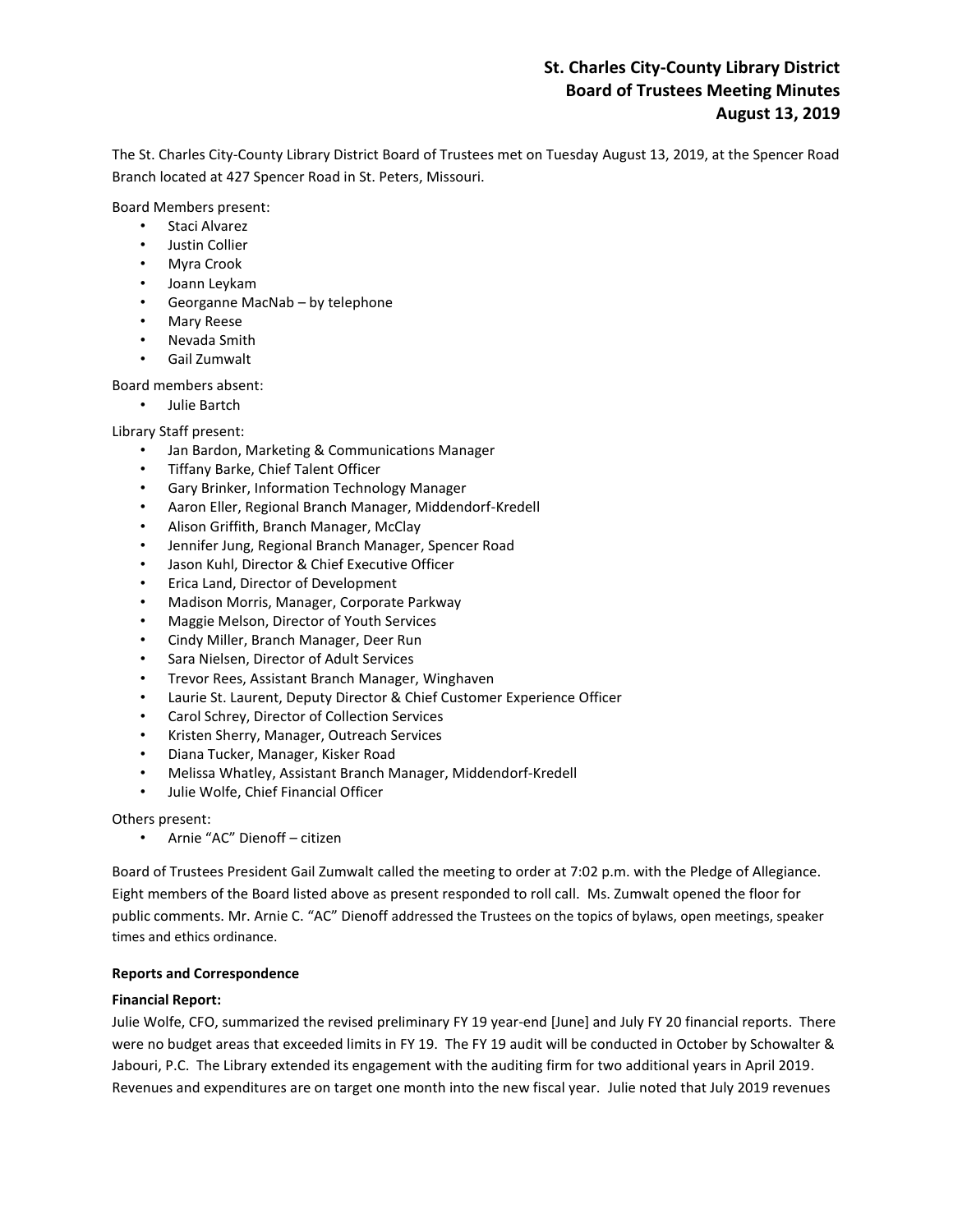were budgeted on the tax rate projection of .2000. The Library's actual FY 19 tax rate will be set at the September 10 Board of Trustees meeting. Board Vice President Joann Leykam requested that Ms. Wolfe include the tax rate projected in March 2019 along with revised tax rate information for the September meeting. The following Capital/Special projects are in progress or have been recently completed:

- Offices for new staff will be created in the recently vacated space at the Administration building.
- Innovative early literacy areas for the Middendorf-Kredell and Kisker Road Branches will be completed by the end of September.
- Exterior concrete/curb repairs are scheduled at various facilities.

**Director's Report:** The monthly Director's report details progress on each of the Library's Strategic Plan initiatives. In addition to the items included in the written report, Jason verbally reported the following:

- The Trustees will be invited to attend the ribbon cutting/open house events being planned in early October for the new early literacy spaces at Kisker Road and Middendorf-Kredell.
- Jason commended Outreach Services and Public Services staff for delivering library services outside of our buildings.
- Over 560 people are registered for the Arts and Literary Festival to be held on Saturday, August 24<sup>th</sup>.
- We are working with the Foundry Arts Centre to host large author events that exceed Library meeting room capacity.
- The Library is receiving many inquiries about the Portage Des Sioux library. We are still working with the inspector and insurance. The building sustained structural damage in the recent flooding. The Library is committed to providing the residents of Portage Des Sioux with library services.

**Monthly Statistical Report:** Circulation for the first month of FY 20 (July 2019) was 640,916, which includes physical checkouts, eMedia checkouts, renewals and auto-renewals. Total circulation for July increased 10.49% over July 2018 (580,083). eMedia usage for July (75,219) increased 9.52% from FY 19 (68,678). eMedia accounted for 11.74% of July's total circulation. There were 2,075 new library cards issued in July, 166 of which were online registrations. There were 688 programs offered in July (Children – 348, Teen – 73, Adult – 267) which were attended by 16,881 people (Children – 11,524, Teen – 1,297, Adult – 4,060). Self-checkouts for July totaled 149,332.

## **Correspondence:** Customer eMail and Library Response – Subject: Portage Library

A customer eMail, sent to the Trustees email account regarding the Portage des Sioux branch, and the Library's response was distributed to the Trustees.

## **CONSENT AGENDA:**

- Minutes from July 9, 2019, Work Session
- Minutes from July 9, 2019, Meeting

Trustee Nevada Smith requested that the July 9 Work Session minutes be revised to show his attendance as absent, since he arrived at the end of the meeting.

**MOTION:** Joann Leykam moved to approve the consent agenda with the July 9, 2019, Work Session minutes as amended and the July 9, 2019, meeting minutes as presented. Georganne MacNab second. Motion approved eight affirmative, zero negative, zero abstentions and one absent.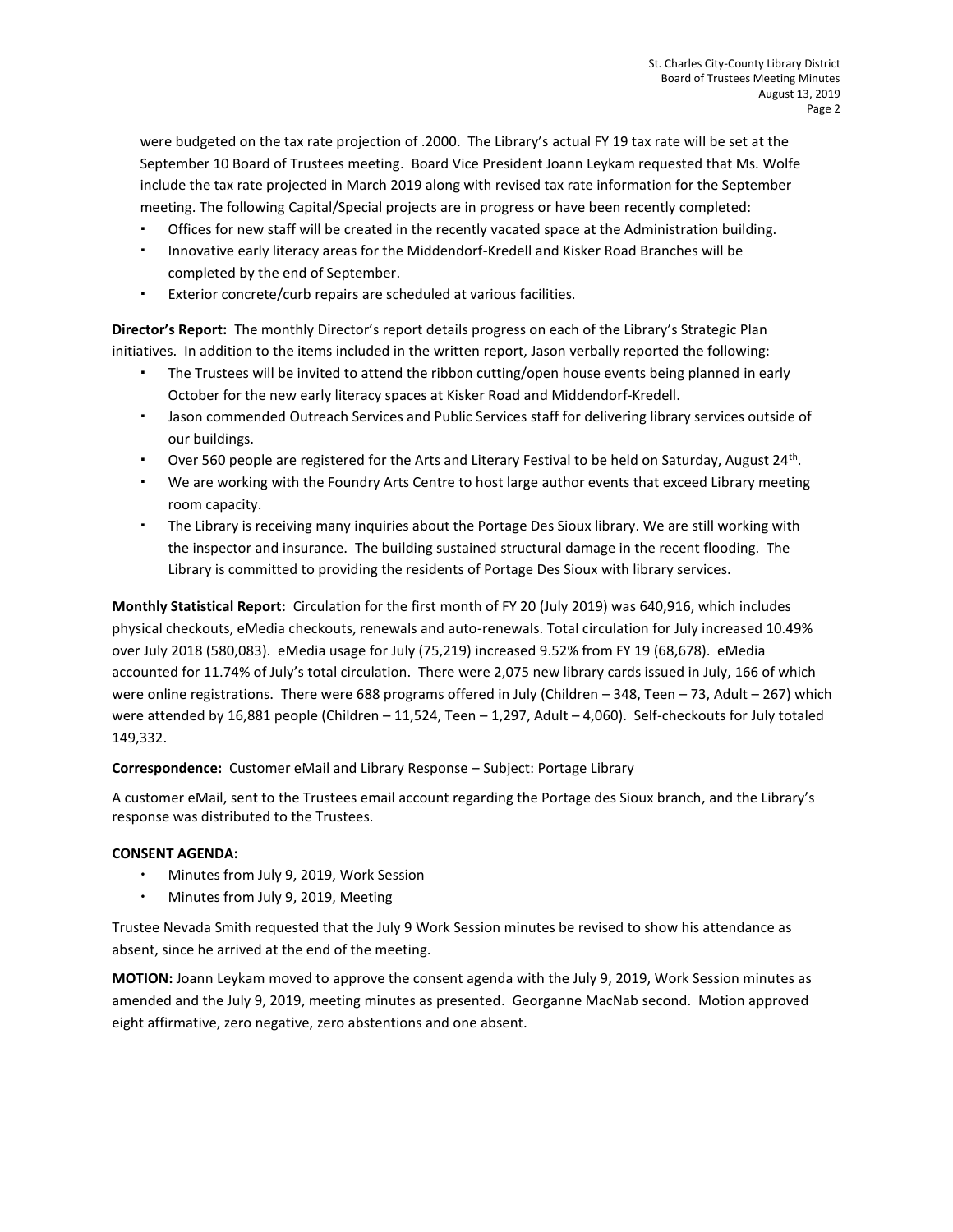#### **FORMAL AGENDA:**

#### **OLD BUSINESS**

**19-42: Approval of Proposed Board of Trustees Policies:** The latest versions of the proposed revisions to Board of Trustees policies a048 – Bylaws of the Board of Trustees, a096 – Open Meetings and Records, and new policy a062 – Library Board Meetings were presented to the Trustees for approval. In addition, the Board was asked to rescind the following policies which were incorporated into the revised and/or new policies: a032 – Audience Participation Board Meetings, a060 – Consent Agenda, a064 – Major Board Decisions, a112 – Order of Business, a120 – Quorum of the Board, a128 – Time and Place of Regular Meetings.

Jason reminded the Trustees that the policies have been reviewed and edited since April 2019 and all recommended changes to date have been incorporated. The requirement that By-Laws of the Board of Trustees can only be revised "after not less than twenty (20) days prior written notice" has been met.

**MOTION:** Mary Reese moved to approve the revision to policy a048 – Bylaws of the Board of Trustees, the revision to policy a096 – Open Meetings and Records, the new policy a062 – Library Board Meetings, and to rescind the following policies: a032 – Audience Participation Board Meetings, a060 – Consent Agenda, a064 – Major Board Decisions, a112 – Order of Business, a120 – Quorum of the Board, and a128 – Time and Place of Regular Meetings. Nevada Smith second. Motion approved eight affirmative, zero negative, zero abstentions and one absent.

#### **NEW BUSINESS**

**20-02: Presentation – Challenges of eBook and eAudio Lending** Carol Schrey, Director of Collection Services, explained the Library's process for purchasing eBook and eAudio materials. She explained publisher restrictions for purchasing eBooks and eAudio as well as the difference between perpetual access (a copy we buy and keep forever) versus metered access (a license that expires after a set number of checkouts). Metered access licenses are confusing to customers, especially when the license has expired. Carol noted that the cost of metered access items has been steadily increasing and that the library's cost is significantly higher than what a regular consumer would pay. A new issue has recently been brought to our attention. One book publisher (Macmillan) has announced that beginning November 1, 2019, it will be using a different lending model. A library may purchase only a single perpetual copy of each new title in eBook format upon release, after which Macmillan will impose an eight-week embargo on additional copies of that title sold to libraries. After the eight-week embargo period, libraries can purchase an unlimited amount of metered access licenses. Macmillan claims that people are not purchasing eBooks because of library lending. This will have a huge impact on wait times for our customers. Carol discussed the response from the library community. The group discussed the response from the St. Charles City-County Library and how to disseminate information to our customers.

The presentation on challenges of eBook and eAudio Lending was informational and no vote was necessary.

**20-03: Resolution Ratifying the Approval of the Purchase of Property at 10 Cliff View Drive** The Trustees were asked to approve a resolution ratifying the approval of the purchase of the property located at 10 Cliff View Drive, Wentzville, MO 63385. The resolution authorizes the director to act on behalf of the Board to effectuate the transaction.

**MOTION:** Nevada Smith moved to approve the resolution ratifying the approval of the purchase of property at 10 Cliff View Drive, Wentzville, MO 63385. Myra Crook second. Motion approved eight affirmative, zero negative, zero abstentions and one absent.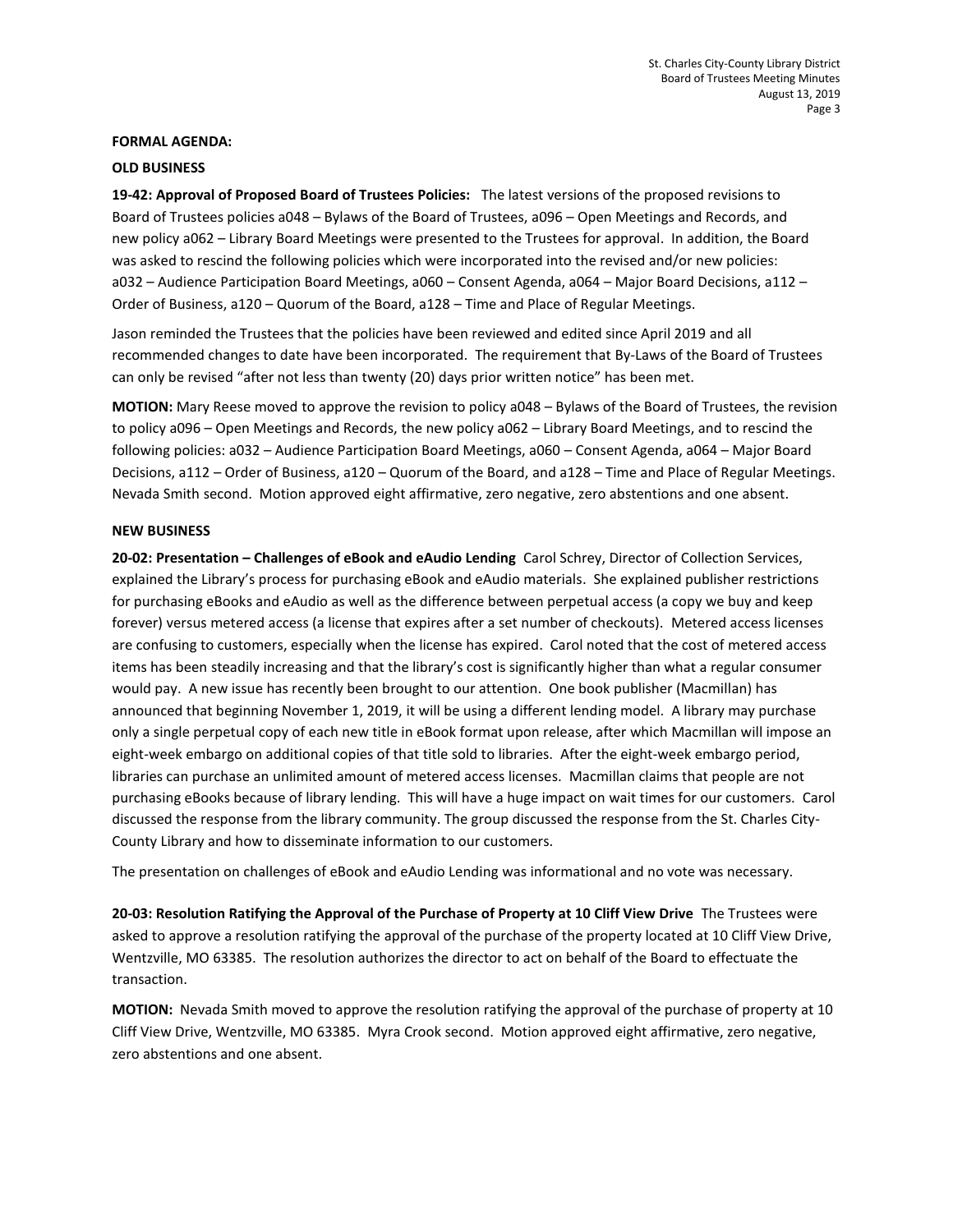**20-04: Authorization to Engage Architect for 10 Cliff View Drive** In May of this year the Library released a request for qualifications for three separate projects – design of the Kathryn Linnemann Teen Room, design of Cliff View Drive property, and designating an architect for as-needed services. The Library has selected Product Architecture + Design, a small firm that specializes in library design, for the Cliff View Drive project. Their cost proposal was split into two phases, the first phase covers schematic design and budget estimates for a fixed fee and the second phase would cover the remainder of the project and total eight percent of the overall project cost. After discussion, it was decided to move forward only with phase one at this time and that the Board would consider a contract for the second phase after a scope was determined and a fixed fee negotiated.

**MOTION:** Joann Leykam moved to accept Product Architecture + Design's fixed fee of \$22,000 for building documentation, schematic design and overall project cost estimate for the 10 Cliff View Drive property. Nevada Smith second. Motion approved eight affirmative, zero negative, zero abstentions and one absent.

**20-05: Revision of Policy e368 – Organization Chart** A revised, one-page organization chart was presented to the Trustees for their consideration. Some changes to the reporting structure were made to better align the management structure with our mission and vision and the goals and priorities of the strategic plan. The Chief Communications and Engagement Officer (CCEO) has been added, reporting to the Director. The Directors of Adult Services, Youth Services and Collection Services, as well as the Facilities Manager, will now report to the Deputy Director. Alignment of the branches within the branch families has been modified. The new Cliff View location has been added and Discovery Village will remain while it is in service. The chart has been reduced from three pages to one to reflect the standard practice of public-facing organization charts. Internally, the longer, more detailed chart will be maintained for staff to reference.

**MOTION:** Myra Crook moved to approve the revision to Policy e368, Organization Chart, as presented. Mary Reese second. Motion approved eight affirmative, zero negative, zero abstentions and one absent.

**20-06: Readoption of Policy g009 – Code of Ethics** The Library, as a political subdivision, is required to follow the state statutes concerning personal financial disclosure. Section 105.485.4 RSMo allows each political subdivision the option of adopting its own method of disclosing conflicts of interest and personal financial disclosure. State law requires that this ordinance/resolution be adopted biennially and a copy be filed with the Missouri Ethics Commission (MEC) by September 15<sup>th</sup>. Article XI of the Board of Trustees' By-Laws, which was approved earlier in the meeting, now requires *annual* review and adoption of the conflict of interest policy (Policy g009). Policy G009 was last adopted at the August 2018 meeting. Jason Kuhl noted that Trustees will receive notification from the MEC when it is time to file a personal financial disclosure.

**MOTION:** Justin Collier moved to re-adopt Policy g009 – Code of Ethics. Georganne MacNab second. Motion approved eight affirmative, zero negative, zero abstentions and one absent.

**20-07: Temporary Closure of Kisker Road Branch for Installation of Early Literacy Space** In accordance with Policy c294, Temporary Closing of Branches, the Trustees were requested to approve the closure of the Kisker Road Branch from 9:00 am on Monday, September 23<sup>rd</sup>, through 9:00 pm on Thursday, September 26<sup>th</sup>, 2019, to facilitate the installation of the early literacy space. Staff will be working in the building during this time, however there will be installers and painters in the building and large delivery trucks on the parking lot. The book drop will also be closed.

**MOTION:** Georganne MacNab moved to approve the closure of the Kisker Road Branch from 9:00 am on Monday, September 23<sup>rd</sup>, through 9:00 pm on Thursday, September 26<sup>th</sup>, 2019, to facilitate the installation of the early literacy space. Nevada Smith second. Trustees requested a PopUp book drop nearby, if the weather cooperates,